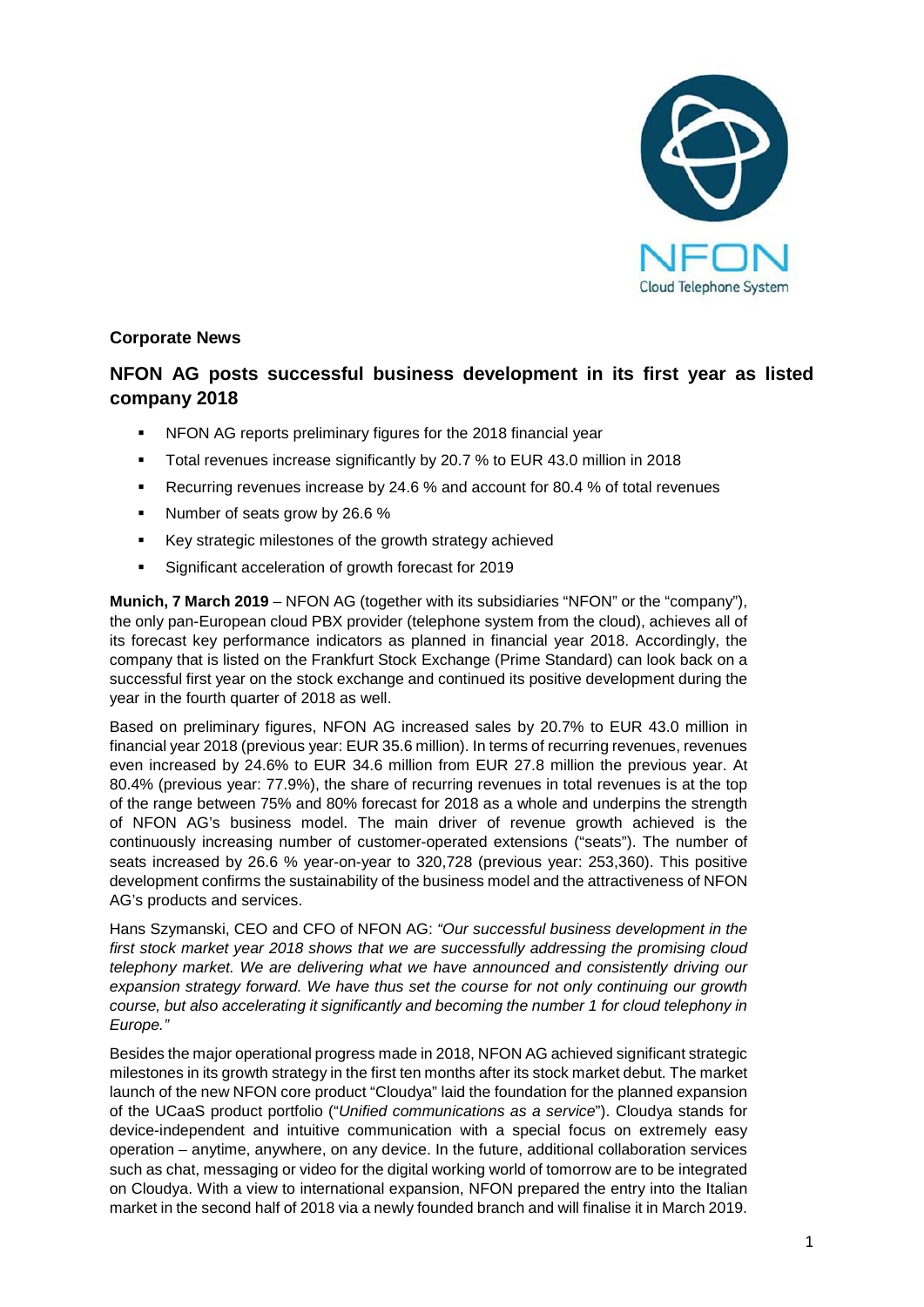

In addition, the entry into the important French market has been prepared and is planned to take place in the second quarter of 2019.

In addition to supplementing its product portfolio and expanding into European countries, selective M&A measures in a highly fragmented market are another key pillar of the growth strategy. Accordingly, NFON acquired Deutsche Telefon Standard AG (Germany, Mainz) at the beginning of 2019. The company specializes in the field of SIP communication (Session Initiation Protocol) in Germany, has 65 experienced employees and also sells the SIP PBX CentrexX, a cloud telephone system in the mid-market segment. The acquisition increases the customer base of the NFON Group from more than 320,000 to over 370,000 seats and over 35,000 SIP trunk channels. At the same time, the solutions of Deutsche Telefon Standard AG complement NFON's product portfolio. The expansion of the partner network to more than 2,000 partners throughout Europe will open up additional sales channels. Against the backdrop of the ongoing conversion from ISDN to All-IP by the European network operators, NFON offers its customers a smooth transition to future-proof cloud PBX technology.

Hans Szymanski: *"The successful implementation of our growth strategy at all levels will enable us to further scale our business model. Therefore, we are very well positioned to realize the enormous potential for NFON in the rapidly changing market at an above-average extent in the future."*

For 2019, the Management Board expects to accelerate its dynamic growth course even further. The reasons for this assumption are its continuing international expansion, the introduction of the NFON core product Cloudya as well as the completed acquisition of Deutsche Telefon Standard AG. For 2019, the company is therefore planning a growth rate in sales of between 40 % and 45 % compared with the previous year. The share of recurring revenues in total revenues is expected to be between 75% and 80% for the year as a whole. With regard to the seats operated by the customer, NFON AG plans to achieve growth of at least 45% in 2019 as a whole.

The fully audited report for financial year 2018 will be available for download on Thursday, 11 April 2019, from the Investor Relations section of the NFON AG website and will be presented in a web conference call.

| <b>EUR million</b>            | 2018e      | 2017    |         | Q4     | Q4 2017 |         |
|-------------------------------|------------|---------|---------|--------|---------|---------|
|                               |            |         |         | 2018e  |         |         |
| <b>Total revenues</b>         | 43.0       | 35.7    | 20.7%   | 11.8   | 9.7     | 21.9%   |
| <b>Recurring revenues</b>     | 34.6       | 27.8    | 24.6%   | 9.3    | 8.0     | 16.4%   |
| <b>Share of recurring</b>     | 80%        | 78%     |         | 79%    | 83%     |         |
| revenues in total revenues    |            |         |         |        |         |         |
| <b>Non-recurring revenues</b> | 8.4        | 7.9     | $7.0\%$ | 2.5    | 1.7     | 48.5%   |
| Share of non-recurring        | <b>20%</b> | 22%     |         | 21%    | 17%     |         |
| revenues in total revenues    |            |         |         |        |         |         |
| <b>ARPU blended (EUR)</b>     | 9.92       | 10.32   | $-3.9%$ | 9.82   | 10.72   | $-8.4%$ |
| Seats (number)                | 320,728    | 253,360 | 26.6%   |        |         |         |
| <b>EBITDA</b>                 | $-7.7$     | $-1.0$  | n/a     | $-1.2$ | $-0.5$  | n/a     |

**Preliminary results for the 2018 financial year at a glance:**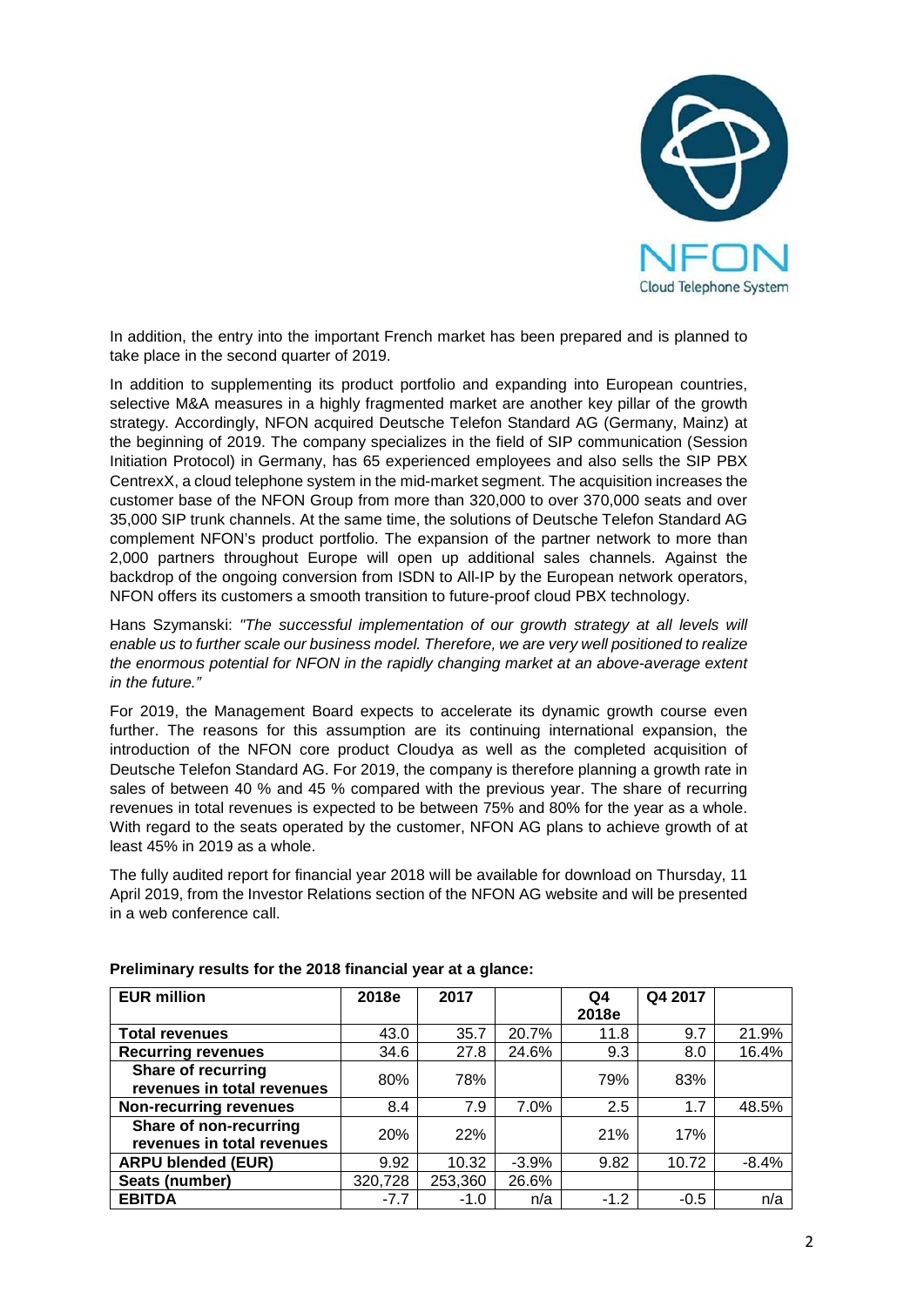

| . <b>.</b> .<br>- -<br>$i$ ctor $i$<br>- •<br>DΑ<br><b>AQIUSTEG</b><br>.<br>. . | . . | -<br>$\mathsf{v}.\mathsf{v}$ | $n^{n}$<br>11 C | . | - - - | n/a |
|---------------------------------------------------------------------------------|-----|------------------------------|-----------------|---|-------|-----|

# **Investor Relations Contact**

NFON AG Sabina Prüser Head of Investor Relations +49 89 45300 134 [sabina.prueser@nfon.com](mailto:sabina.prueser@nfon.com)

#### **Press contact**

NFON AG Thorsten Wehner Vice President Public Relations +49 89 45300 121 [thorsten.wehner@nfon.com](mailto:thorsten.wehner@nfon.com)

# **About NFON AG**

Headquartered in Munich, NFON AG is the only pan-European cloud PBX provider – counting more than 20,000 companies across 13 European countries as customers. With Cloudya, NFON offers an easy-to-use, independent and reliable solution for advanced cloud business communications. Further premium and industry solutions complete the portfolio in the field of cloud communications. With our intuitive communications solutions, we enable European companies to improve their work a little, every single day. NFON is the new freedom in business communication. <http://www.nfon.com/>

# **Disclaimer**

This announcement is not an offer of securities for sale in the United States of America. The securities of the Company have not been and will not be registered under the U.S. Securities Act of 1933, as amended (the "U.S. Securities Act") and may not be offered or sold in the United States of America absent registration or an exemption from registration under the U.S. Securities Act. No public offering of securities of the Company is being made in the United States of America and the information contained herein does not constitute an offering of securities for sale in the United States of America, Canada, Australia, Japan or any other jurisdiction in which such offering would be unlawful. This announcement is not for release, publication or distribution directly or indirectly in or into the United States of America, Australia, Canada, Japan or any other jurisdiction in which the distribution or release would be unlawful or to U.S. persons.

In the United Kingdom, this information is directed at and/or for distribution only to (i) investment professionals falling within article 19(5) of the Financial Services and Markets Act 2000 (Financial Promotion) Order 2005, as amended (the "Order"), or (ii) high net worth companies falling within article